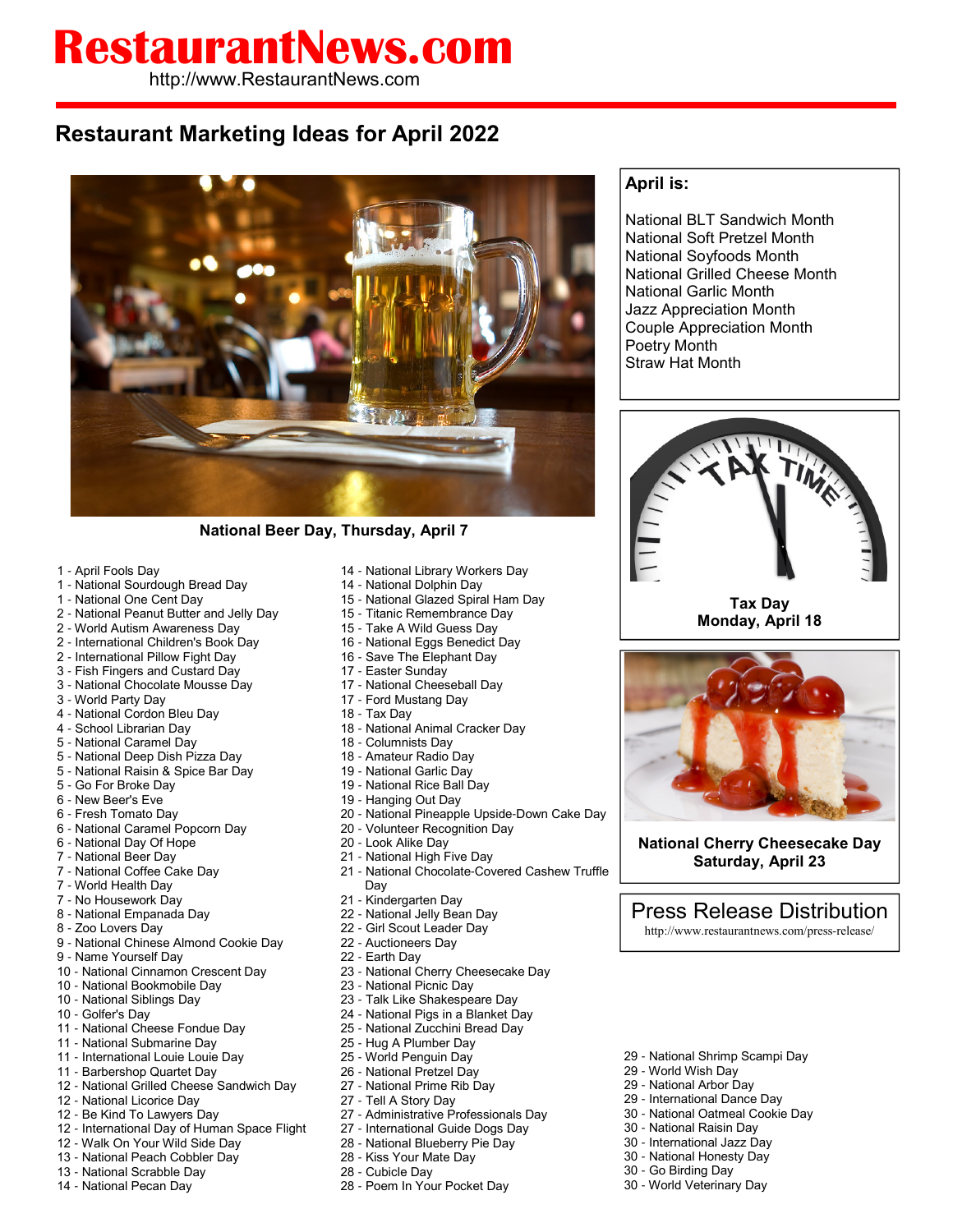| <b>April 2022</b>                                                                         |                                                                                                  |                                                                                                                                                             |                                                                                                  |                                                                                                         |                                                                                              |                                                                                                                                                              |
|-------------------------------------------------------------------------------------------|--------------------------------------------------------------------------------------------------|-------------------------------------------------------------------------------------------------------------------------------------------------------------|--------------------------------------------------------------------------------------------------|---------------------------------------------------------------------------------------------------------|----------------------------------------------------------------------------------------------|--------------------------------------------------------------------------------------------------------------------------------------------------------------|
| SUN                                                                                       | <b>MON</b>                                                                                       | TUES                                                                                                                                                        | WED                                                                                              | THURS                                                                                                   | FRI                                                                                          | SAT                                                                                                                                                          |
|                                                                                           |                                                                                                  |                                                                                                                                                             |                                                                                                  |                                                                                                         | Sourdough Bread Day<br>April Fools Day<br>One Cent Day                                       | World Autism Awareness Day<br>International Pillow Fight Day<br>International Children's Book<br>Peanut Butter and Jelly Day<br>Day<br>$\mathbf{\mathsf{N}}$ |
| Fish Fingers and Custard Day<br>Chocolate Mousse Day<br>World Party Day<br>3              | School Librarian Day<br>Cordon Bleu Day<br>₹                                                     | Raisin & Spice Bar Day<br>Deep Dish Pizza Day<br>Go For Broke Day<br>Caramel Day<br>5                                                                       | Caramel Popcorn Day<br>Fresh Tomato Day<br>New Beer's Eve<br>Day Of Hope<br>$\bullet$            | No Housework Day<br>World Health Day<br>Coffee Cake Day<br>Beer Day<br>1                                | Zoo Lovers Day<br>Empanada Day<br>$\infty$                                                   | Chinese Almond Cookie Day<br>Name Yourself Day<br>O                                                                                                          |
| Cinnamon Crescent Day<br>Bookmobile Day<br>Siblings Day<br>Golfer's Day<br>$\mathbf{\Xi}$ | Barbershop Quartet Day<br>Cheese Fondue Day<br>Louie Louie Day<br>Submarine Day                  | Grilled Cheese Sandwich Day<br>Day of Human Space Flight<br>Walk On Your Wild Side Day<br>Be Kind To Lawyers Day<br>Licorice Day<br>$\overline{\mathbf{1}}$ | Peach Cobbler Day<br>Scrabble Day<br>$\mathbf{13}$                                               | Library Workers Day<br>Dolphin Day<br>Pecan Day<br>$\mathbf{\mathbf{\Xi}}$                              | Titanic Remembrance Day<br>Take A Wild Guess Day<br>Glazed Spiral Ham Day<br>$\overline{15}$ | Save The Elephant Day<br>Eggs Benedict Day<br>$\mathbf{16}$                                                                                                  |
| Ford Mustang Day<br>Cheeseball Day<br>Easter Sunday<br>$\mathsf{L}$                       | Animal Cracker Day<br>Amateur Radio Day<br>Columnists Day<br>Tax Day<br>$\overline{\mathbf{18}}$ | Hanging Out Day<br>Rice Ball Day<br>Garlic Day<br>$\mathbf{19}$                                                                                             | Volunteer Recognition Day<br>Pineapple Upside-Down<br>Look Alike Day<br>Cake Day<br>$\mathbf{S}$ | Chocolate-Covered Cashew<br>Kindergarten Day<br>High Five Day<br>Truffle Day<br>$\overline{\mathbf{c}}$ | Girl Scout Leader Day<br>Auctioneers Day<br>Jelly Bean Day<br>Earth Day<br>22                | Talk Like Shakespeare Day<br>Cherry Cheesecake Day<br>Picnic Day<br>23                                                                                       |

RestaurantNewS.com **Infinitious** RestaurantNews.com

http://www.RestaurantNews.com